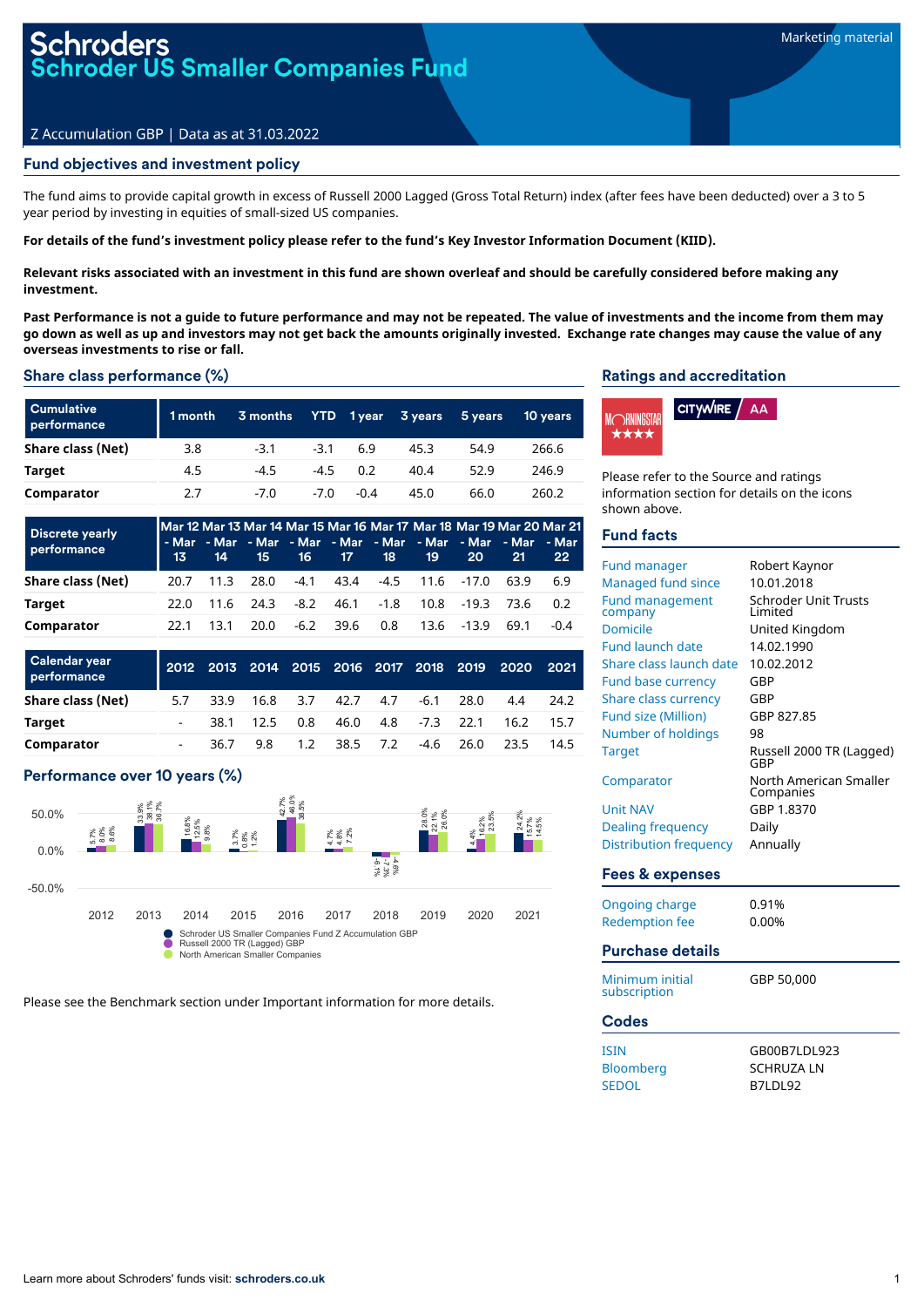## Schroders<br>Schroder US Smaller Companies Fund

Z Accumulation GBP | Data as at 31.03.2022

## 10 year return of GBP 10,000



The chart is for illustrative purposes only and does not reflect an actual return on any investment.

Returns are calculated bid to bid (which means performance does not include the effect of any initial charges), net income reinvested, net of fees.

## Risk considerations

**Performance risk:** Investment objectives express an intended result but there is no guarantee that such a result will be achieved. Depending on market conditions and the macro economic environment, investment objectives may become more difficult to achieve. **Smaller Companies risk:** Smaller companies generally carry greater liquidity risk than larger

companies, and they may also fluctuate in value to a greater extent. **Please see the KIID and Prospectus for a full list of risk considerations applicable to this fund.**

## Synthetic risk & reward indicator (SRRI)

| <b>LOWER RISK</b><br>Potentially lower reward |  |  |  |  | <b>HIGHER RISK</b><br>Potentially higher reward |
|-----------------------------------------------|--|--|--|--|-------------------------------------------------|
|                                               |  |  |  |  |                                                 |

The risk category was calculated using historical performance data and may not be a reliable indicator of the fund's future risk profile. The fund's risk category is not guaranteed to remain fixed. Please see the Key Investor Information Document for more information.

## Risk statistics & financial ratios

|                                        | <b>Fund</b> | <b>Target</b> |
|----------------------------------------|-------------|---------------|
| Annual volatility (%)<br>(3v)          | 20.6        | 22.1          |
| Alpha (%) (3y)                         | 2.4         |               |
| Beta $(3y)$                            | 0.9         |               |
| Sharpe ratio (3y)                      | 0.7         | 0.6           |
| <b>Information ratio</b><br>(3v)       | 0.2         |               |
| Dividend Yield (%)                     | 1.0         |               |
| <b>Price to book</b>                   | 2.4         |               |
| <b>Price to earnings</b>               | 19.9        |               |
| <b>Predicted Tracking</b><br>error (%) | 4.9         |               |

Source: Morningstar, and Schroders for the Predicted tracking error. The above ratios are based on bid to bid price based performance data.

For help in understanding any terms used, please visit

https://www.Schroders.com/en/glossary/ These financial ratios refer to the average of the equity holdings contained in the fund's portfolio and in the benchmark (if mentioned) respectively. Please note this is an accumulation share class and as such the investor will not receive an income distribution. Any income will be reinvested into the fund.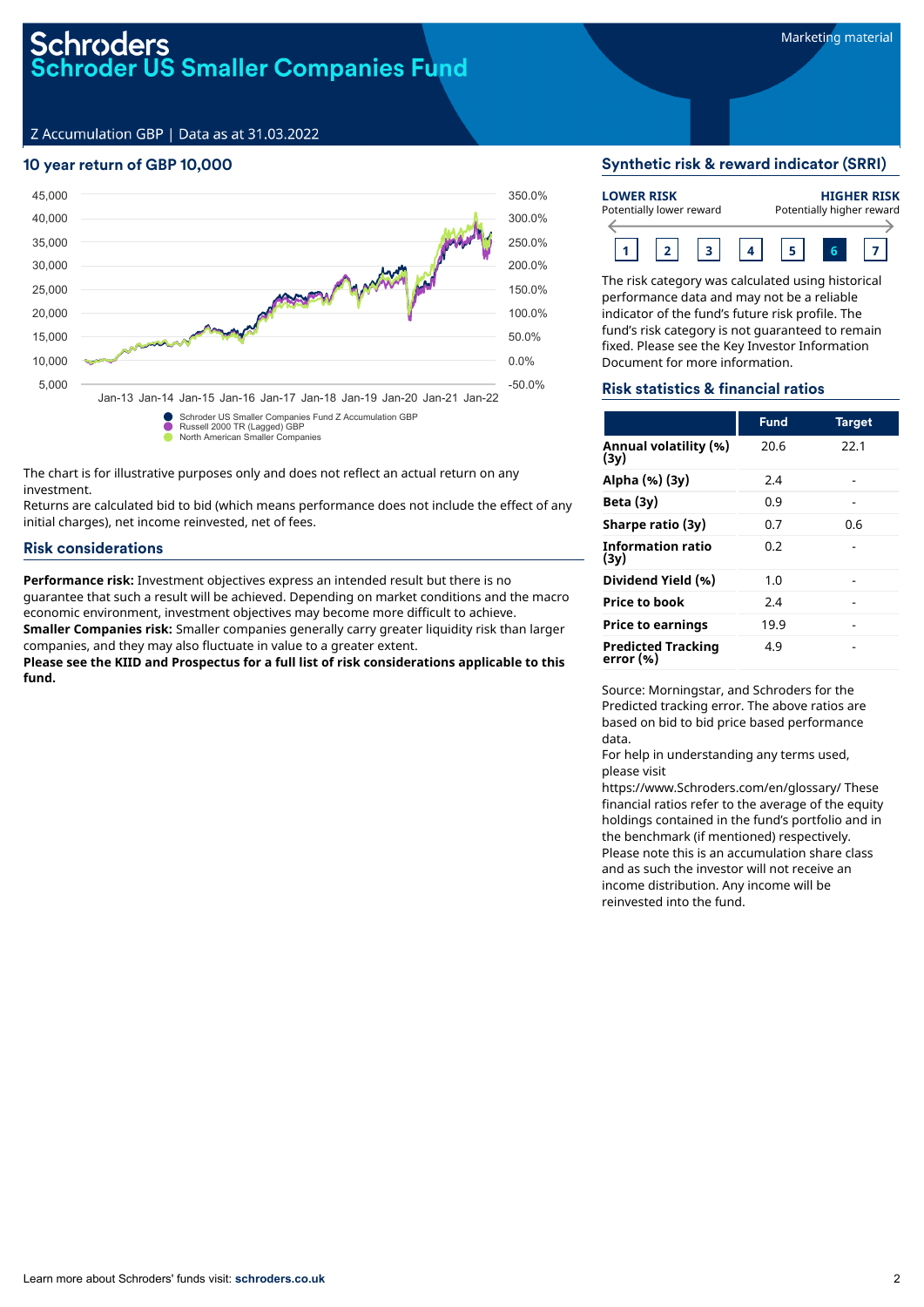## Z Accumulation GBP | Data as at 31.03.2022

## Asset allocation

Target refers to the Benchmark listed in the Fund facts section and described under the Share class performance section on page 1. Source: Schroders. Top holdings and asset allocation are at fund level.

## Sector (%)



## Geographical Breakdown (%)



## Region (%)



## Top 10 holdings (%)

| <b>Holding name</b>                     | %   |
|-----------------------------------------|-----|
| <b>ICU Medical Inc.</b>                 | 1.9 |
| Envista Holdings Corp                   | 1.8 |
| Darling Ingredients Inc                 | 1.7 |
| Terminix Global Holdings Inc            | 1.7 |
| ASGN Inc                                | 1.5 |
| WNS Holdings Ltd                        | 1.5 |
| Science Applications International Corp | 1.4 |
| Douglas Emmett Inc                      | 1.4 |
| Lumentum Holdings Inc                   | 1.4 |
| Perficient Inc.                         | 1.4 |

## Share class available

|                               | <b>Z Accumulation GBP</b> | <b>Z</b> Income GBP |
|-------------------------------|---------------------------|---------------------|
| <b>Distribution frequency</b> | Annually                  | Annually            |
| <b>ISIN</b>                   | GB00B7LDL923              | GB00B7LDLC53        |
| <b>Bloomberg</b>              | <b>SCHRUZA LN</b>         | <b>SCHRUZI LN</b>   |
| <b>SEDOL</b>                  | B7LDL92                   | B7LDLC5             |